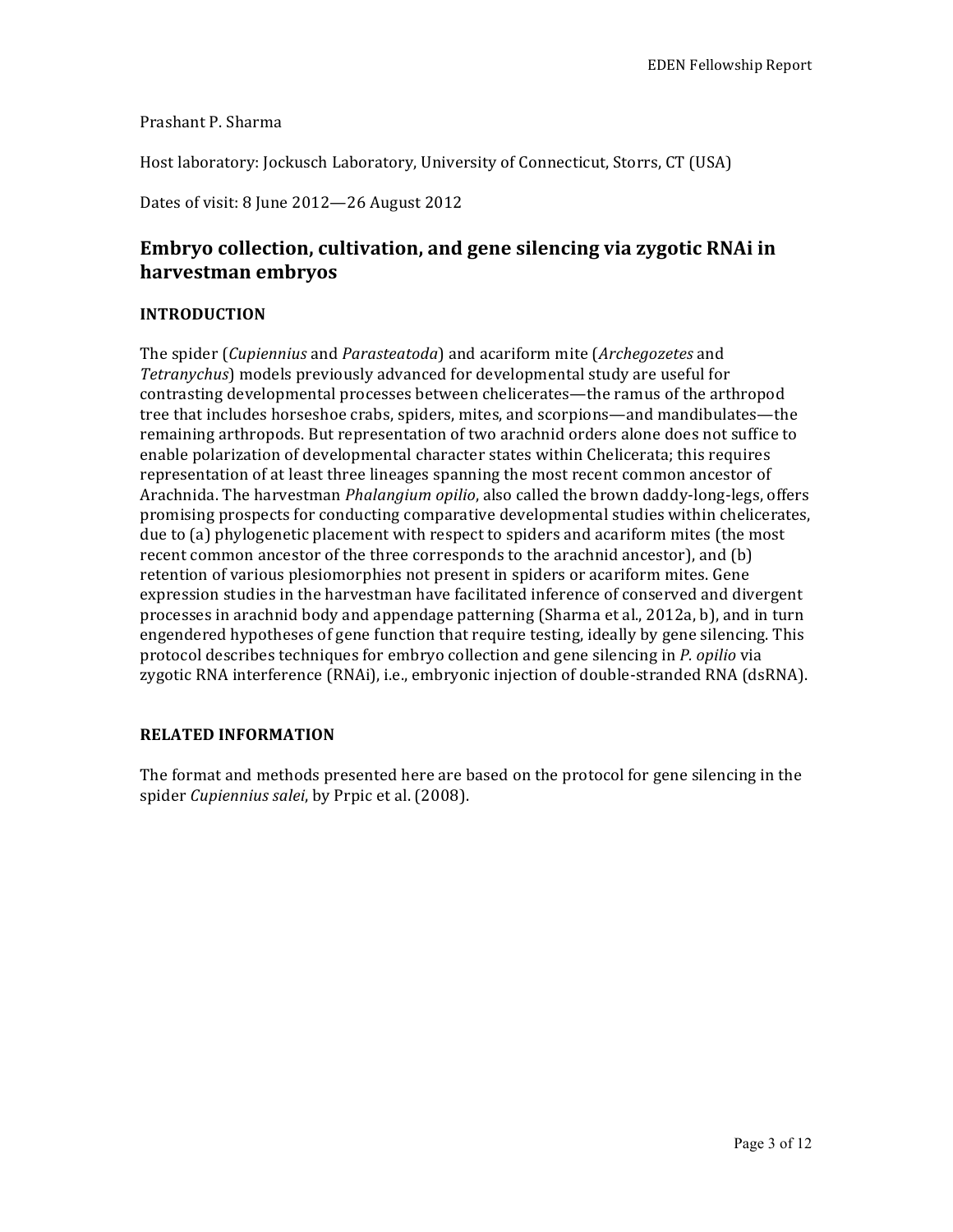# **MATERIALS**

# **Reagents**

Bleach solution (Clorox, diluted to 50% in distilled water) Double-sided Scotch tape dsRNA against target gene (synthesis using Ambion T7 kit recommended) Halocarbon-700 oil (Sigma-Aldrich) Heptane (100%; Sigma-Aldrich) Phenol red or food-grade dye Water, RNase-free

#### **Equipment**

Agar plates, 2% Capillaries, 1/0.58mm, 1B100F-4 (World Precision Instruments) Capillary puller (e.g., P-97 micropipette puller; Sutter Instruments Co.) Capillary-filling pipette tips (Eppendorf) Cotton Coverslips  $(22 \times 22 \text{ mm})$ Eppendorf tubes, 1.5 mL Forceps, coarse and fine Ice Incubator, set to 28 **°**C Microinjector (e.g., IM 300, Narashige) Micromanipulator (e.g., MMO-202ND, Narashige) Paper tissue Petri dishes (various sizes) Pipettes (Pasteur, plastic) Plastic containers (e.g., Ziploc, large rectangle) Platform shaker Soil, sterile (potting) Stereomicroscope Whatman filter paper Worm pick (or eyelash/fine brush tool)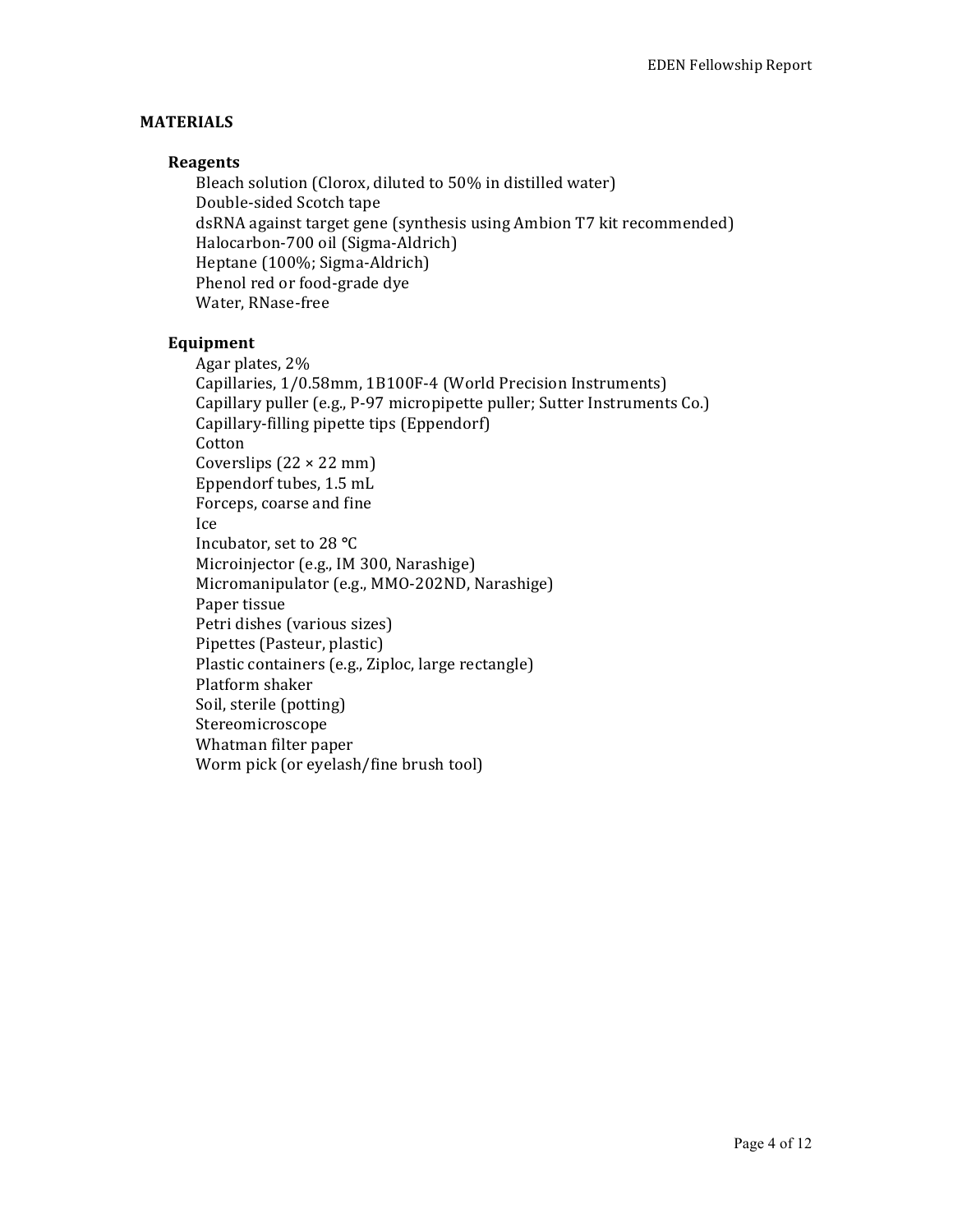# **METHODS**

### **Embryo collection**

- 1. Place thin layer of potting soil on the bottom of plastic container. Add cotton balls soaked with distilled water to corners of container.
- 2. Hand collect adults of *P. opilio* and place in plastic container.
	- a. Collecting is best conducted at night with a flashlight, between 2100 and 0300 hours. *P. opilio* are often found by the sides of houses, parking lots, or other disturbed localities.
	- b. *Identification: P. opilio* is a large brown species (body of female up to 10 mm) with long legs, identified by the sinuous dark markings on the dorsum.



c. *Sexing:* Males of *P. opilio* have cheliceral horns and longer legs; females have no cheliceral horns and larger bodies.



- d. Females of *P. opilio* are communal. Keep one male per 3-5 females in each container. Keeping multiple males in a small space will result in male-male combat and the death of the weaker male.
- 3. Keep container closed and away from the light to maintain humidity (add damp) cotton as needed, or place in humidified room).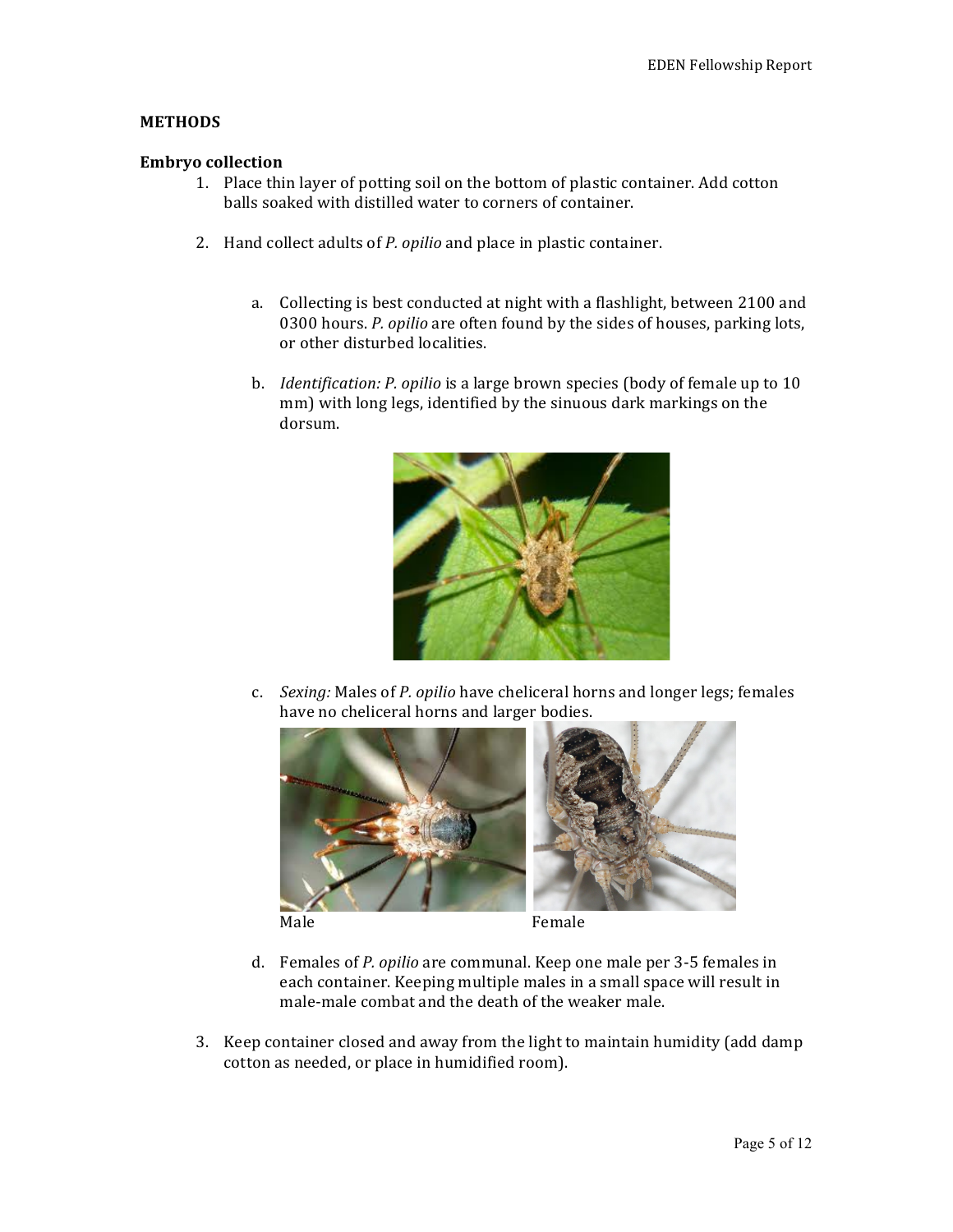- 4. Feed *ad libitum*; adults will feed and drink water every day. Freshly killed softbodied arthropods work best.
- 5. Visually inspect underside of container to spot clutches. Clutches will appear as large clusters of  $>1$  mm, yellow-white eggs. A healthy female will lay clutches of 60-200 eggs every few days.

#### **Embryo cultivation**

- 1. Cut a circle of Whatman paper *ca*. 2 cm in diameter and place it within a 2 cm Petri dish. Fully moisten Whatman paper with distilled water.
- 2. Remove adults from container temporarily. With forceps, dig away soil over the concealed clutch, being careful not to displace embryos.
- 3. Transfer embryos to Whatman paper with forceps, touching the tips of the forceps to wet cotton between each transfer. Embryos will adhere to sides of wet forceps; grasping embryos by forceps can break embryos.
- 4. Keep embryos slightly apart from each other to minimize losses in the event of fungal attack. The setup will resemble the schematic below.



Whatman paper

5. Cover the petri dish and place it in a larger petri dish. Surround with soaked cotton wad to maintain humidity and place in 28 °C incubator.

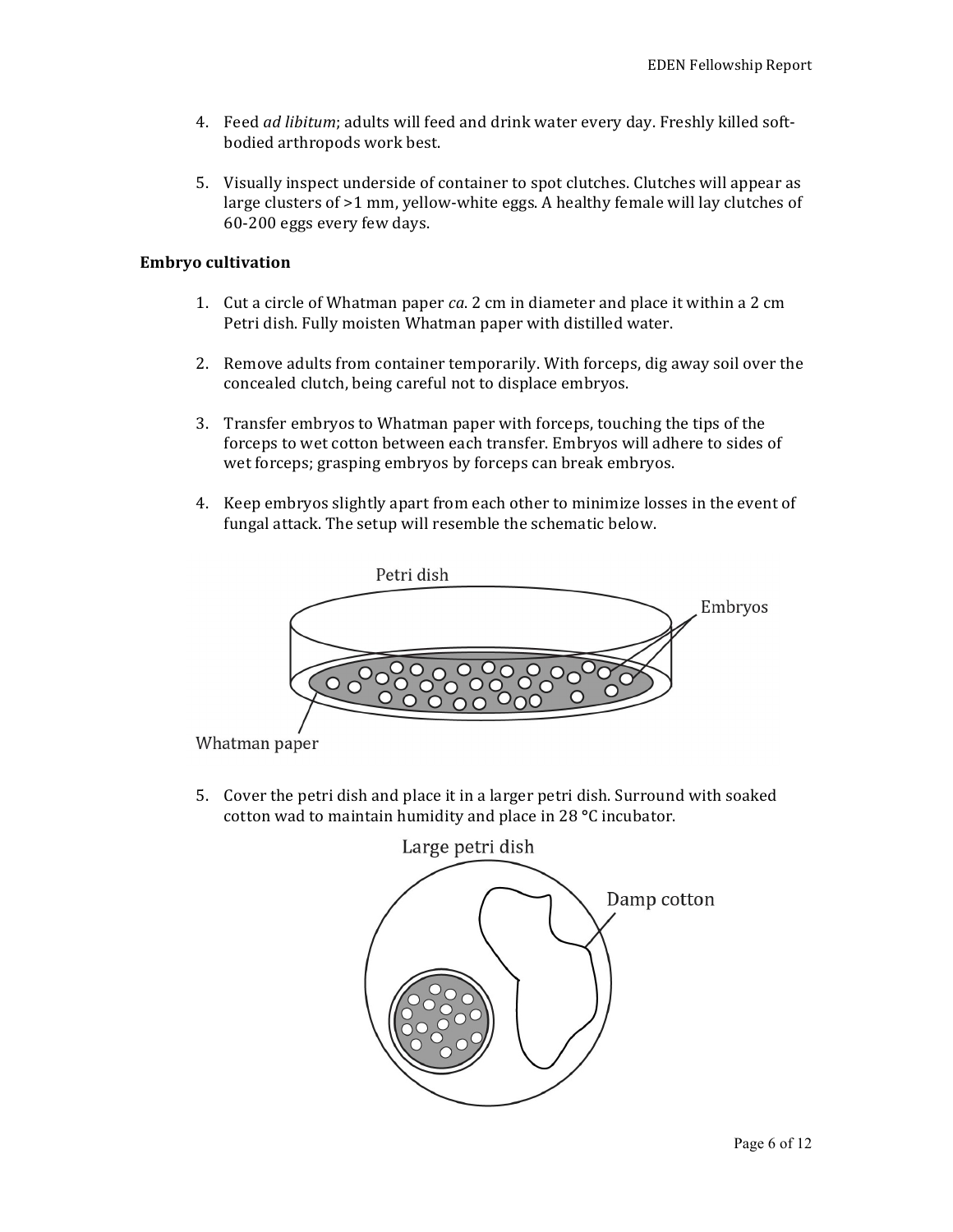- 6. Every 1-2 days: Monitor and remove dead eggs. Keep Whatman paper moist.
- 7. Every 18 hours: remove 3-5 eggs from clutch and dechorionate under a stereomicroscope using weak bleach solution to check clutch stage

### **Preparation for injection**

- 1. While working under a hood with protective gear: Place large amount of doublesided tape into a bottle of heptane (as much as can be accommodated in bottle) and rotate bottle on platform shaker for 3-4 hours.
- 2. While working under a hood with protective gear: Remove tape from bottle and discard (heptane solid waste). "Heptane glue" should now act as a volatile liquid adhesive.
- 3. While working under a hood with protective gear: Pipette a few drops of heptane glue onto  $22 \times 22$  mm coverslips and wait until dry (2-4 minutes).
- 4. Repeat Step 3 to make two coats of adhesive. When dry, coverslip should stick instantly to inert dry surfaces  $(e.g.,\text{ later gloves})$  and be difficult to extricate. Add additional coats as needed.
- 5. Clutch is ready for injection when sampled embryos show a peri-vitelline space between the embryonic tissue and the vitelline membrane (2-4 days after egglaying).



- 6. Dechorionate single clutch in weak bleach solution for 5-7 minutes. Swirling bleach gently will aid in separating chorion from embryos.
- 7. Wash embryos repeatedly with distilled water.
- 8. Gently transfer embryos to agar dish. Pipette away as much liquid as possible and remove residual water with paper tissue.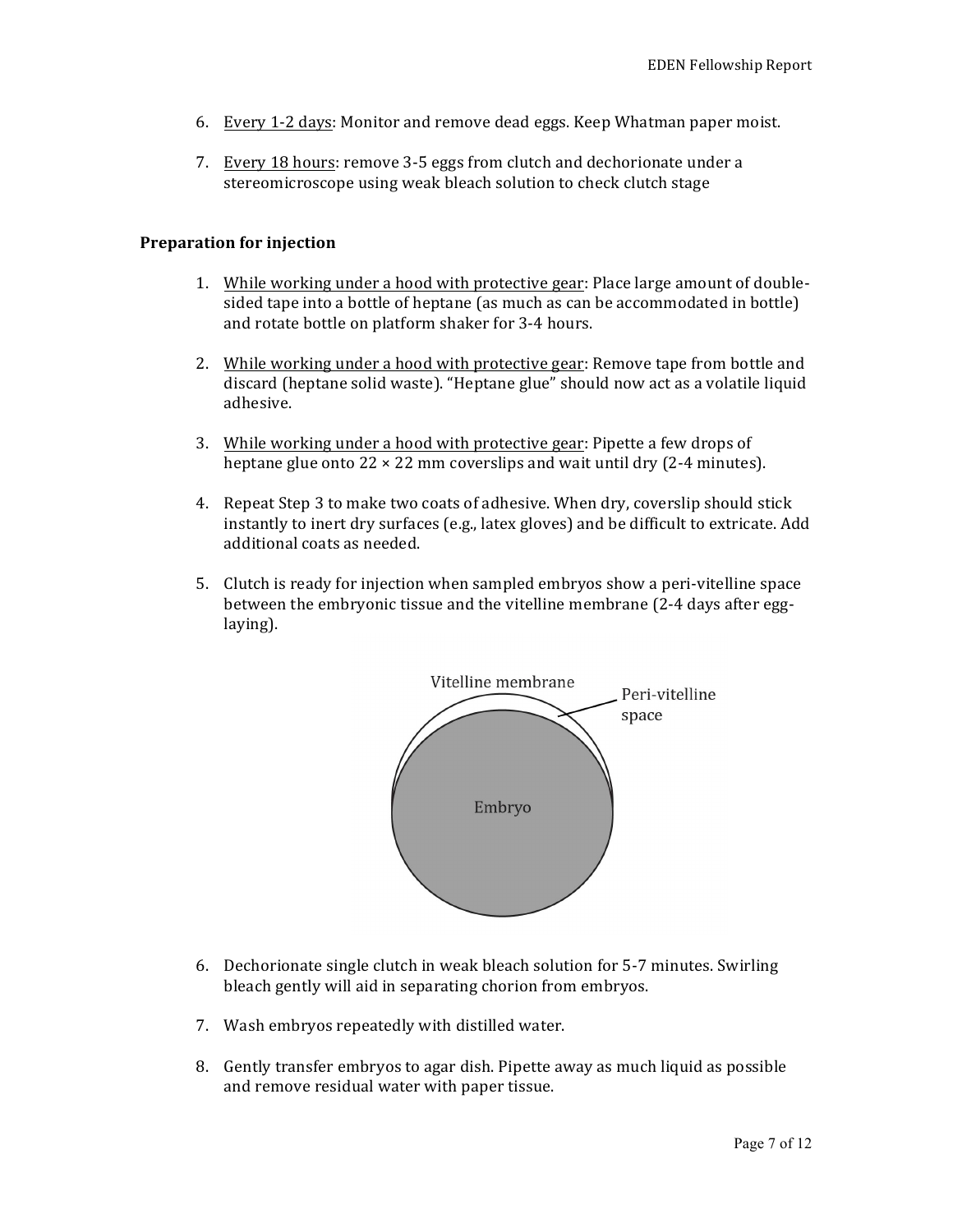- 9. Working quickly, arrange embryos in  $8 \times 8$  grid using a worm pick or other fine tool. Place coverslip (sticky side down) onto square of embryos and apply light pressure. Eggs will adhere to cover slip.
- 10. Rest coverslip (with eggs pointing up) in a dry area for 25 min at room temperature. Excess dehydration will decrease embryo survivorship.
- 11. Repeat Steps 9-10 until all embryos of the clutch are on coverslips in  $8 \times 8$  grids.
- 12. Place each cover slip (with eggs pointing up) into a small petri dish and slowly add halocarbon-700 oil until eggs are just covered with oil surface.



#### **dsRNA injection**

- 1. Couple microinjector with micromanipulator.
- 2. Dilute dsRNA for target gene to  $3.5-4 \mu$ g/μL. Keep on ice.
- 3. Add  $1/20$  volume of phenol red or food grade dye to dsRNA. Mix by flicking tube and spinning down. When finished, keep on ice.
- 4. Load capillary with a capillary-filling pipette tip.
- 5. Break needle with fine forceps under oil and adjust pressure as needed. Breaking point is empirically determined, but needle should be stout (due to resilience of *P. opilio* vitelline membrane) and needle tip should be beveled for best effect.
- 6. Bring petri dish with oil-covered eggs into view with needle. Keep needle tip height at approximately half of egg height.
- 7. Insert needle into egg's peri-vitelline space, avoiding contact with embryo. Perivitelline fluid should enter needle or escape into oil or both. Inject dsRNA slowly into peri-vitelline space until egg resists further injection.
- 8. Withdraw needle slowly. Some of injected material will escape due to internal pressure of embryo.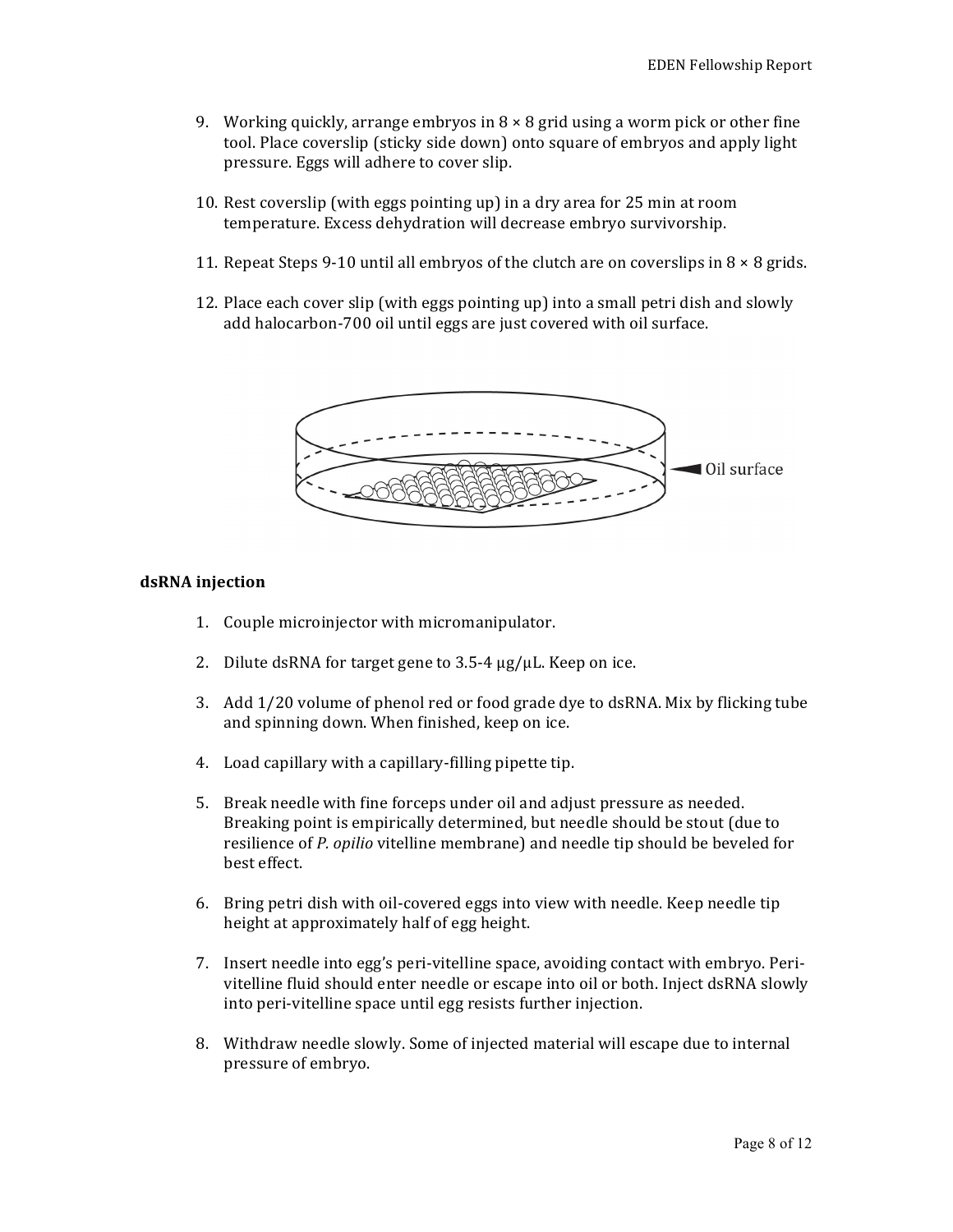- 9. Inject extra dsRNA into oil just outside needle contact site right before **withdrawing needle.** Because eggs of Eupnoi harvestmen grow slightly (become turgid) during development by absorption of moisture outside the egg, the dsRNA droplet outside the egg will be absorbed over several hours, compensating for the dsRNA that escapes out of the peri-vitelline space.
- 10. Hereafter, move petri dish with eggs very slowly for 2-4 days. Droplets of dsRNA outside of eggs must remain in contact with egg surface as long as possible. If food-grade dye is used to visualize injection, the yolks of injected embryos will turn the color of the dye, indicating degree of dsRNA uptake.
- 11. After injections are complete, keep oil-covered eggs in a larger petri dish and surrounded by soaked cotton at room temperature for 1 hr.
- 12. Place large petri dish containing smaller petri dish in 28 °C incubator. Monitor as needed for continuation of experiment.

# **Retrieving embryos**

- 1. When embryos attain desired stage of development, pour off as much oil as possible.
- 2. Wash several times for 4-5 minutes with heptane on platform shaker to remove adhesive. Eggs should roll back and forth when free from adhesive.
- 3. Wash repeatedly with water. Continue normal fixation of embryos as described by Sharma et al. (2012a).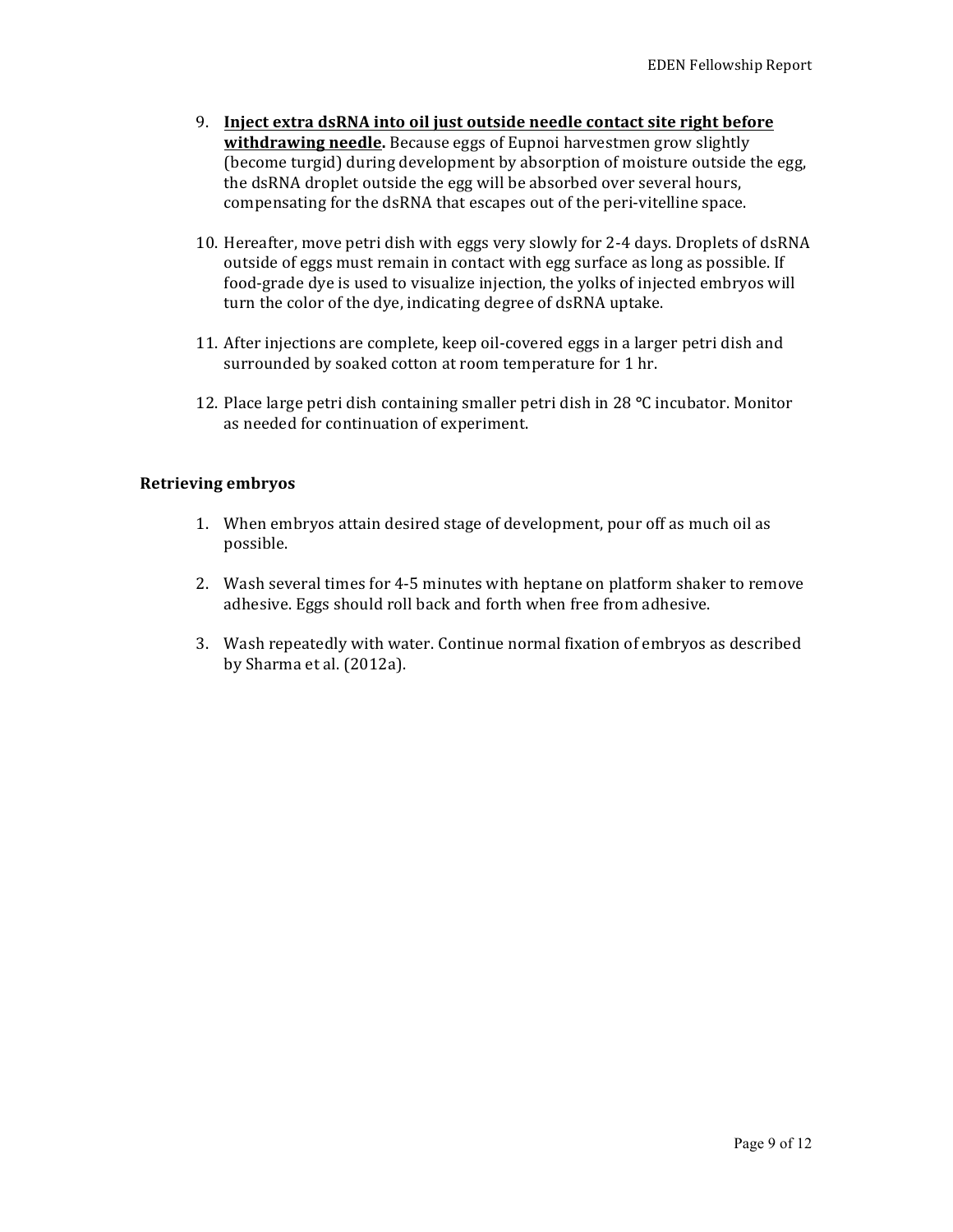# **Troubleshooting**

**Problem:** Cannot find *P. opilio* during collections. **Solutions:** 

- a.) Check distribution records of *P. opilio* at your research site. Museum collections and locality records will be helpful in identifying collecting sites.
- b.) Check season of *P. opilio* at your research site. In northeastern USA, the season is from mid-May to late August. There will be some variation in seasonality throughout its range, e.g., in Europe, Japan, or New Zealand. *P.* opilio overwinters as eggs and juveniles, but these are difficult to locate out of season.

# **Problem:** Females of *P. opilio* will not lay eggs.

- a.) Check season of *P. opilio* at your research site.
- b.) Feed more generously. A trio of large females can consume most of a cricket of 1-1.5 cm length per day.
- c.) Keep container humid, make sure drinking water is available in the form of soaked cotton.

# **Problem:** Females of *P. opilio* die rapidly.

- a.) Keep container clean of debris and remains of consumed arthropods.
- b.) Check for fungus or mite parasites. Discard infected *P. opilio*.
- c.) Collect more females. As *P. opilio* is a seasonal species, females continuously lay large clutches of eggs and die routinely throughout the season.

**Problem:** Clutches die from dehydration.

#### **Solutions:**

- a.) Moisten Whatman paper more frequently.
- b.) Place containers of water at the bottom of the incubator to add humidity.

# **Problem:** Clutches die from fungal attack.

#### **Solutions:**

- a.) Moisten Whatman paper less frequently.
- b.) Check clutches daily, removing fungus-infested eggs when they appear.
- c.) Keep eggs separated or evenly spaced to limit spread of fungus from ruptured and decaying eggs.

**Problem:** Embryo collapses after dechorionation, during washes with water. **Solutions:**

- a.) Embryo may have been dead or punctured during transfer. When transferring, do not grasp eggs with forceps, but wet tips of forceps and touch side of eggs. Eggs will adhere to forceps during transfer to Whatman paper.
- b.) Embryo may be too young. Prior to 2-3 days of development, the vitelline membrane is not fully rigid and will rupture in hypotonic solution (seen as yolk slowly escaping when washed into distilled water). Test with 3-5 embryos at a time to see if dechorionation is successful. If not, wait 18 hours.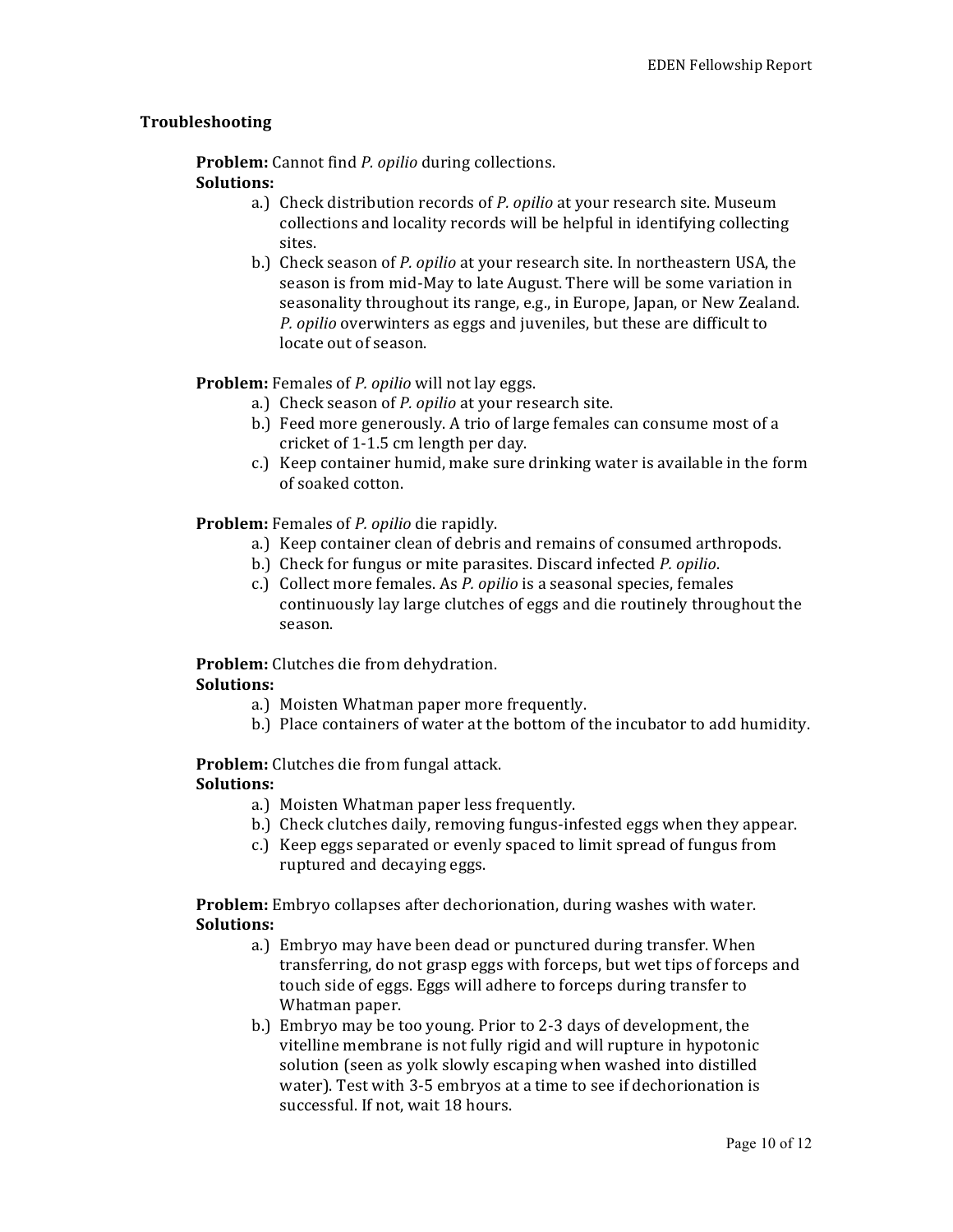**Problem:** High embryo mortality.

# **Solutions:**

- a.) Use the healthiest clutches from large females, early in the season. Smaller females will lay smaller clutches (and with smaller eggs in the clutch) with higher intrinsic clutch mortality. Toward the end of the season, clutch quality declines rapidly.
- b.) Use finer needles. The finer the needle, the more difficult it is to insert tip into the vitelline membrane. Keep the tip beveled and find the right balance between needle width and rigidity.
- c.) If injection is displacing embryo (i.e., parts of embryo escaping into oil, needle tip touches embryo), inject more slowly and add more dsRNA in the droplet outside the injection site than inside the peri-vitelline space.

**Problem:** Contents of egg flood needle during initial insertion.

# **Solutions:**

- a.) If contents entering the needle are limited, continue injection and displace contents back into egg.
- b.) If contents entering the needle are voluminous, withdraw needle to surface of oil, expel contents, and reinsert needle at same angle and site into the embryo. Continue injection.

#### **Problem:** Low penetrance of RNAi phenotypes. **Solutions:**

- a.) Increase concentration of dsRNA.
- b.) Increase volume of injected dsRNA.

**Problem:** Injected clutches develop asynchronously. **Solutions:** 

- a.) This is a consequence of variable uptake in dsRNA (embryos that uptake more dsRNA develop more slowly). Measure and standardize injected quantity of dsRNA, including droplet outside of egg.
- b.) Fix individual embryos at desired stage, rather than the entire clutch at once. To remove selected eggs from cover slip, use forceps to grasp and pull out underlying adhesive. Place egg and attached adhesive into heptane and wash briefly on platform shaker. Then wash with water. Continue fixation as before.